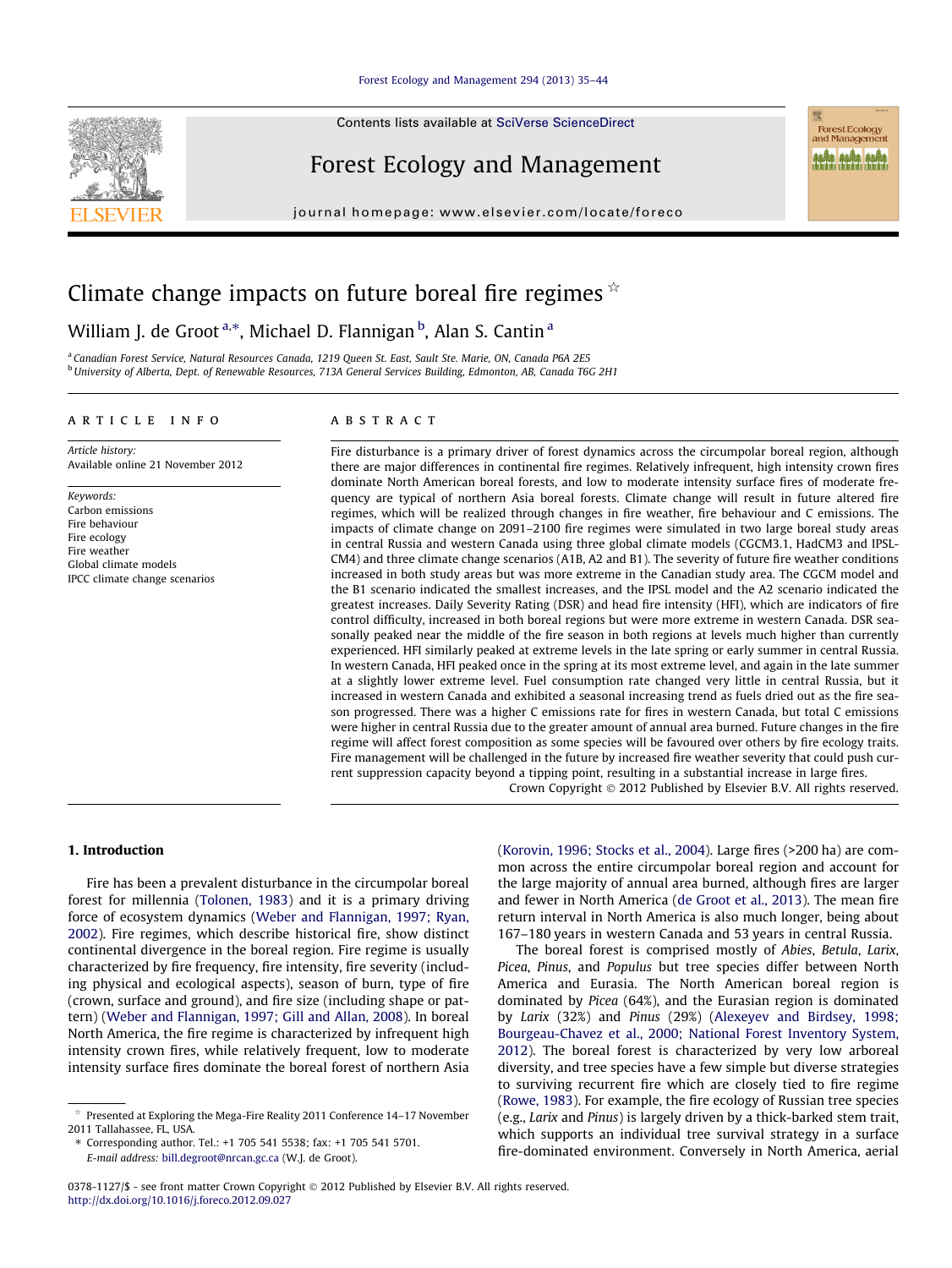seed banks are protected by cone serotiny (Pinus banksiana Lamb.) and by semi-serotinous cones grouped in large clumps at the tops of trees (Picea mariana (Mill.) BSP) to ensure post-fire regeneration in an environment dominated by crown fire. Rapid re-sprouting after disturbance is a common survival trait by Betula and Populus species across the circumpolar boreal region, representing 16–18% of the forest on both continents.

Tree species have adapted to boreal fire regimes over a very long time. For example, there is support for correlated evolution of tree flammability and cone serotiny in pines ([Keeley and Zedler,](#page-8-0) [1998; Schwilk and Ackerly, 2001](#page-8-0)) as found in P. banksiana of North America, but not in the thick-barked Pinus sylvestris L. of boreal Eurasia, which usually burns by surface fire. Fire regimes are dynamic and have varied markedly in history. As fire regime changes, the balance in species composition shifts according to fire ecology traits that developed over an evolutionary timescale. As current climate change progresses, there will be a substantial shift in fire regime that will have both ecological and fire management implications.

In general, there is expected to be an increase in fire behaviour and area burned across the boreal region during this century ([Flannigan et al., 2009, 2013\)](#page-8-0). Area burned has been linked to temperature ([Gillett et al., 2004](#page-8-0)) and under current climate change scenarios, global temperature increase is predicted to be greatest at northern high latitudes ([IPCC, 2007\)](#page-8-0). There are several studies indicating that annual area burned by the end of this century will increase 2–5.5 times over current values for Canada and Alaska ([Flannigan et al., 2005; Balshi et al., 2009\)](#page-8-0), fire severity will increase, and fire seasons will be longer ([Flannigan et al., 2013\)](#page-8-0). The impacts of climate change on fire regimes will not be consistent across the boreal region with some areas experiencing greater change than others. The purpose of this study was to quantify the expected change in current boreal fire regimes by the end of this century, and to compare differences in future continental fire regimes.

#### 2. Methods

Fire regimes were compared using fire weather, fire behaviour, and C emissions criteria. Future fire regimes were estimated by using future climate conditions to calculate future fire weather. Those data were applied to a large sample of typical boreal fires from study areas in Russia and Canada [\(Fig. 1\)](#page-2-0) to calculate fire behaviour and C emissions. Fire and weather data for 2001–2007 were available from a recent study of two large study areas in western Canada and central Russia [\(de Groot et al., 2013](#page-8-0)) to represent current conditions in this study. The Canadian study area was 234.36 M ha in size (forest area = 156.66 M ha) and the Russian study area was 327.55 M ha (forest area = 299.64 M ha). The Canadian study area was comprised of 53% P. mariana, 10% P. banksiana, 22% Populus tremuloides Michx., 7% mixedwood stands (mostly P. tremuloides and Picea glauca (Moench) Voss), and 8% grassland. The Russian study area was 56% Larix, 28% Pinus, 8% Betula, 2% Abies, 3% Picea, 1% Populus, and 2% shrubland (as a proportion of total fuel load; spatial fuel data not available). During the 2001–2007 study period, the Russian study area had 30,243 large (200+ ha) fires that burned a total of 39.67 M ha (average fire size = 1312 ha, mean fire return interval = 52.9 years). The Canadian fire study area had 1028 large fires that burned 6.10 M ha (average fire size = 5930 ha, mean fire return interval = 179.9 years). The average C emissions rate (t ha<sup>-1</sup> within burned areas) was 53% higher in the Canadian study area due to higher pre-burn forest floor fuel loads and higher fuel consumption by crown fires. The Russian study area produced much higher total C emissions because of greater annual area burned. The 2001–2007

fire statistics for the Canadian study area were very similar to historical fire data (1970–2009) for that area [\(de Groot et al.,](#page-8-0) [2013\)](#page-8-0). Similar long-term data for Russia do not exist for comparison, but the current data does not conflict with general descriptions in the published literature of numerous large surface fires and large area burned rates ([Goldammer and Furyaev, 1996;](#page-8-0) [Conard and Ivanova, 1999; Zhang et al., 2003; Sukhinin et al.,](#page-8-0) [2004\)](#page-8-0). A detailed description of fuels and 2001–2007 fire statistics, fire weather, fire behaviour, and C emissions is provided in [de](#page-8-0) [Groot et al. \(2013\)](#page-8-0).

There were nine sets of future fire weather conditions applied to each study area, which were based on three Global Climate Models (GCMs) and three climate change scenarios. The Canadian (CGCM3.1; [Scinocca et al., 2008\)](#page-9-0), Hadley (HadCM3; [Gordon et al.,](#page-8-0) [2000](#page-8-0)), and France (IPSL-CM4; [Marti et al., 2006\)](#page-8-0) GCM's provided future fire weather data. There are four emissions scenario storylines (A1, A2, B1, and B2) that set out distinct directions for global development through the year 2100 [\(IPCC, 2000\)](#page-8-0). A1 is described by a world of very rapid economic growth, with the global population peaking mid-century. In this scenario, there is a rapid introduction of new and more efficient technologies. A1 is further divided into three groups. A1F1 is fossil-fuel intensive, A1T assumes non-fossil energy resource use and A1B is a balance across all energy sources. A2 is a world with increased population growth, slow economic development and slow technological change. B1 shares the same population as A1, but a more rapid change in economic structure, moving towards service and information technology. Lastly, B2 has an intermediate population and economic growth. It emphasises local solutions to economic, social and environmental sustainability. We selected the A1B, A2 and B1 scenarios for evaluation in this study.

Future climate simulation procedures were similar to those used globally by [Flannigan et al. \(2013\),](#page-8-0) but were restricted to these specific study areas. In brief, future fire weather was simulated by each GCM for each climate change scenario, interpolated to a  $2.5^{\circ}$  grid over the study areas ([Fig. 1](#page-2-0)) using an area weighted interpolation in XConv/convsh 1.91 ([Cole, 2009](#page-8-0)). Changes in monthly temperature, precipitation, relative humidity and wind speed between the GCM baseline data (1971–2000 for CGCM3.1 and IPSL-CM4; 1971–1999 for HadCM3) and future GCM data was summarized by decade until 2100 (only the 2091–2100 data is reported here). To calculate future fire weather data, these monthly values were applied to the 2001–2007 daily weather data by month for the period April 1–October 31, which were interpolated to the same gridpoints using a thin-plate spline interpolation method. The resulting new daily weather was used to calculate the Canadian Forest Fire Weather Index (FWI) System components at each gridpoint location. For precipitation, the decadal future monthly GCM averages were divided by the GCM monthly baselines to get a ratio of future precipitation over baseline precipitation. This ratio was used as a multiplier to the daily precipitation amount in the 2001–2007 data. The Drought Code (DC) was set to standard spring conditions each year, and was not adjusted for possible overwinter precipitation deficit.

To calculate future fire behaviour and C emissions, the change in monthly temperature, precipitation, relative humidity and wind speed between baseline and future GCM data was summarized by decade and then interpolated to the hot spot locations within each fire. Interpolated values were applied to the 2001–2007 daily fire weather dataset, which was also interpolated to the hot spot locations within each fire, to calculate future FWI System parameters at the location of each hotspot. From the 2001–2007 large fire datasets, there were 906 large fires in the Canadian study area and 19,996 large fires in the Russian study area containing a minimum of one hot spot within a buffer of 1 km around the fire perimeter, which were used in this study. The 2001–2007 large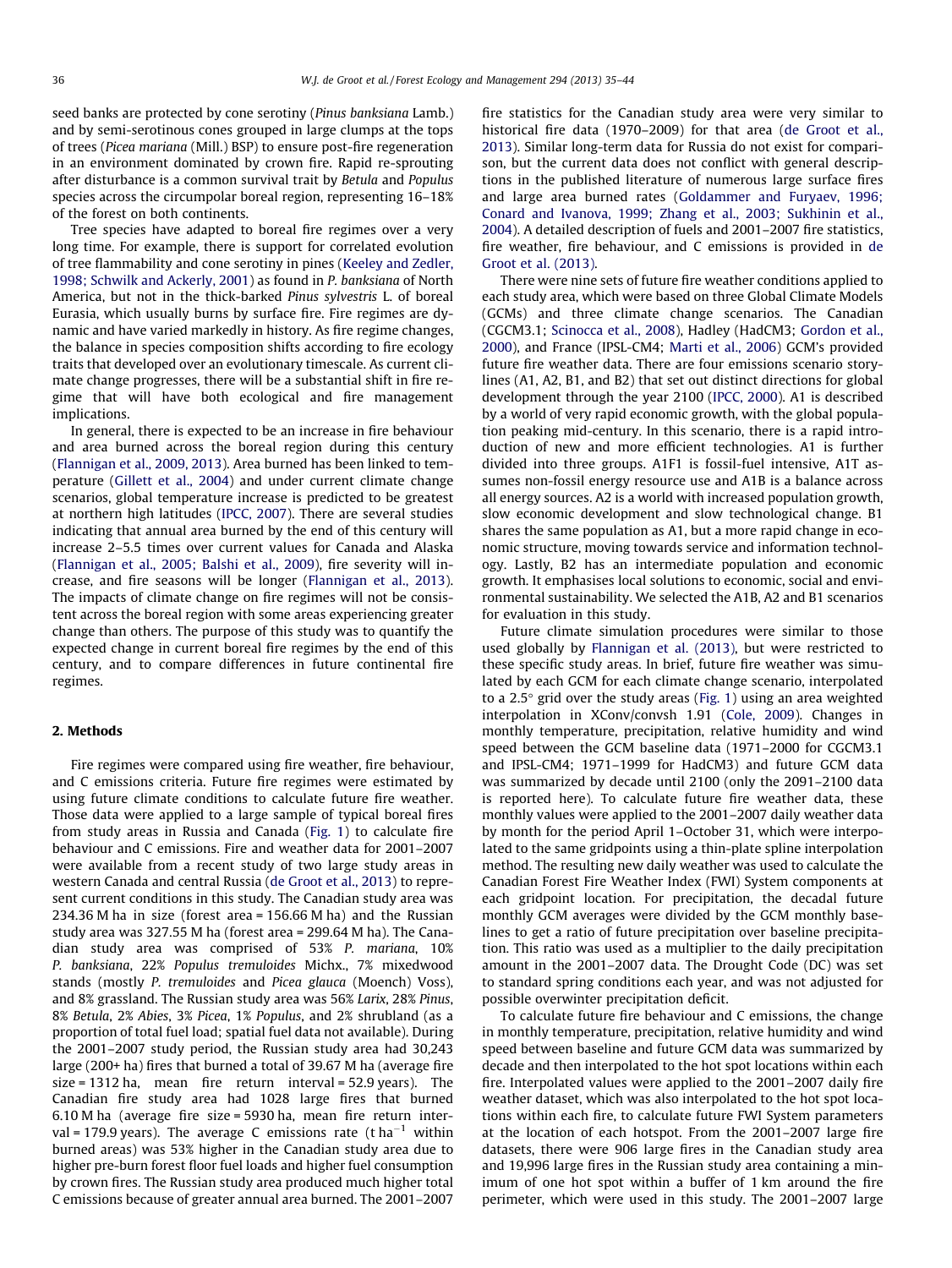<span id="page-2-0"></span>

Fig. 1. Location of weather data gridpoints in (a) Canadian study area and (b) Russian study area.

fires for both study areas were burned using these new FWI System values for 2091–2100. Fires were simulated in the Canadian Fire Effects Model (CanFIRE; [de Groot, 2006, 2010](#page-8-0)) using the future FWI System data with the 2001–2007 fire and fuels data to calculate future rate of fire spread, fuel consumption rate, head fire intensity, and C emissions rate for each fire. Fuels data were obtained from [de Groot et al. \(2013\)](#page-8-0), which was interpreted from forest vegetation data. The simulated future fires were burned on the same Julian date as the original fire for each GCM and climate change scenario using the average FWI System conditions interpolated (thin plate spline) from the gridpoints to the original hot spot locations on each fire. By this method, all of the 2001–2007 large fires in the Russian study area (19,996 fires) and in the Canadian study area (906 fires) were re-burned individually in a CanFIRE simulation using future fire weather conditions for each model and climate change scenario (nine combinations). The net influence of climate change on fire regimes during this century was then assessed by determining the change in fire weather (using FWI System components), fire behaviour, and C emissions rate between 2001–2007 and 2091–2100 for both study areas.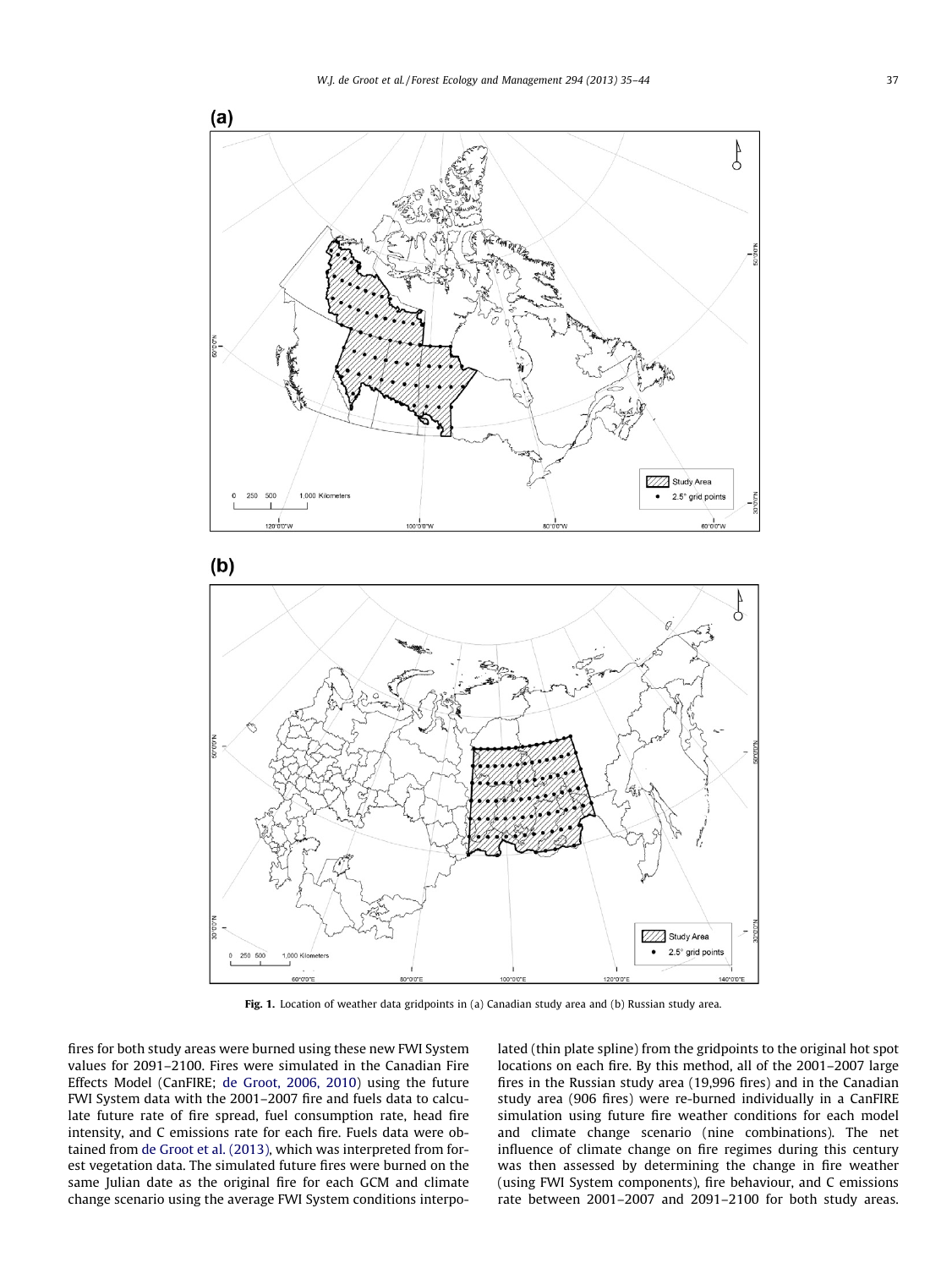All parameters were examined by monthly statistics for seasonal changes in future fire regimes. Differences in the 2091–2100 parameters were also compared between the two study areas to assess differences between continental boreal fire regimes.

## 3. Results

#### 3.1. Fire weather

In general, 2091–2100 fire weather conditions under all models and scenarios were predicted to be slightly or moderately higher in the Canadian study area for all FWI System components except for the Fine Fuel Moisture Code (FFMC) and DC, which were usually slightly higher in the Russian study area (Table 1). This is the same pattern found in the 2001–2007 data. Fire weather conditions were predicted to generally increase by the end of this century in both study areas, although the CGCM indicated some minor decreases under the three scenarios, but mostly in the Canadian study area. In both study areas, the CGCM produced the lowest severity of future fire weather conditions and the IPSL produced the highest future severity conditions under each climate change scenario. Future fire weather conditions in both study areas were most severe under the A2 scenario, and the B1 scenario was least severe for all climate change models, with the exception that the CGCM produced highest values for Russia under the B1 scenario and lowest for Russia under the A2 scenario. Some FWI System parameters increased quite substantially in both study areas by the Hadley and IPSL models under all scenarios, particularly for the FWI and Daily Severity Rating (DSR) but also to a lesser degree for the Duff Moisture Code (DMC), Initial Spread Index (ISI) and Buildup Index (BUI). Increases in DC and FFMC were generally much smaller. This study did not make any adjustments to the DC for overwinter precipitation deficit, so the values presented here will underestimate future DC during periods of multi-year drought. The Canadian study area showed slightly higher DC values than the Russian study area during the first half of the fire season, and lower values near the end of the season ([Fig. 2](#page-4-0)).

The 2091–2100 monthly DSR in the Canadian study area followed the 2001–2007 trend of peak values in June and much lower values in spring and autumn by all model and scenario combinations [\(Table 2\)](#page-4-0). However, in the Russian study area, the peak monthly DSR shifted from June (in the 2001–2007 fire regime) to July in all future CGCM and Hadley scenarios, but the IPSL model showed an extended peak period from May through July. In both study areas, the highest DSR values were produced by the IPSL model (peak values were exceptionally higher than other models) and lowest values by CGCM. The A2 scenario also had the highest DSR values and the B1 was generally lowest in both study areas.

#### 3.2. Fire behaviour and C emissions

#### 3.2.1. Fuel consumption

In the Canadian study area, future total fuel consumption rate increased under all models and scenarios, although some increases were small [\(Fig. 3](#page-5-0)). Total fuel consumption increased due to higher forest floor fuel consumption and crown fuel consumption rates. The IPSL showed the greatest total fuel consumption rate increase under A1B and A2 scenarios, and the Hadley showed the greatest increase under the B1 scenario. Total fuel consumption rate generally increased the greatest under the A2 scenario. Current and future fuel consumption rate in the Canadian study area was consistently and substantially higher than the Russian study area. All models and scenarios indicated very little change in future fuel consumption rate in the Russian study area. Similar to current (2001–2007) monthly trends, all models and future scenarios of total fuel consumption rate showed a strong seasonal trend in the Canadian study area, with the lowest values at the start of the fire season (2.9–5.2 kg  $m^{-2}$ ) and the highest values at the end of the fire season (8.1–13.7 kg  $m^{-2}$ ) (data not presented). There was also a slight decrease in crown and total fuel consumption that occurred in July in most model and scenario combinations. In the Russian study area, future total fuel consumption rate by all models and scenarios was much less variable  $(3.4-5.0 \text{ kg m}^{-2})$  with highest values often occurring in mid-fire season.

#### 3.2.2. Head fire intensity

Future HFI results showed a bi-modal trend in the Canadian study area with a large peak in May or June and a second lower peak in August or September ([Table 3](#page-5-0)). This was consistent across all models and scenarios, except the IPSL A1B scenario which showed a peak in April and steady decline in HFI during the rest of the fire season. Future monthly HFI values in the Russian study area were lowest in the spring and autumn and highest in May or June across all models and scenarios. The IPSL model produced the

Table 1

|  |  |  |  | Comparison of current (2001–2007) actual and future (2091–2100) estimated values of Canadian Forest Fire Weather Index System components (mean, SD). |
|--|--|--|--|------------------------------------------------------------------------------------------------------------------------------------------------------|
|--|--|--|--|------------------------------------------------------------------------------------------------------------------------------------------------------|

| Month                    | 2001-2007           | 2091-2100   |             |             |             |             |             |             |             |             |  |
|--------------------------|---------------------|-------------|-------------|-------------|-------------|-------------|-------------|-------------|-------------|-------------|--|
|                          |                     | A1B         |             |             | A2          |             |             | B1          |             |             |  |
|                          |                     | CGCM3.1     | HadCM3      | IPSL-CM4    | CGCM3.1     | HadCM3      | IPSL-CM4    | CGCM3.1     | HadCM3      | IPSL-CM4    |  |
|                          | Canadian study area |             |             |             |             |             |             |             |             |             |  |
| <b>FFMC</b> <sup>a</sup> | 71.4 (19.1)         | 70.8 (19.9) | 74.4 (18.6) | 77.4 (17.3) | 71.4 (19.7) | 75.2 (17.9) | 78.3 (17.1) | 70.4 (20.0) | 73.0 (18.8) | 75.0(18.1)  |  |
| DMC                      | 19.6 (18.3)         | 18.8 (17.6) | 26.5 (23.6) | 34.8 (31.3) | 19.6(18.1)  | 27.1 (23.7) | 38.4 (35.1) | 18.8 (17.9) | 23.1(20.8)  | 27.4 (25.5) |  |
| DC                       | 247 (173)           | 234 (163)   | 274 (186)   | 311 (201)   | 238 (168)   | 274 (193)   | 326 (201)   | 236 (164)   | 259 (182)   | 272 (180)   |  |
| ISI                      | 3.3(3.9)            | 3.4(4.0)    | 4.4(5.0)    | 5.8(7.5)    | 3.5(4.1)    | 4.5(5.1)    | 6.3(8.0)    | 3.2(3.8)    | 3.8(4.5)    | 4.6(5.5)    |  |
| BUI                      | 28.3 (24.2)         | 26.9 (22.9) | 37.1 (30.3) | 46.7 (36.7) | 28.1 (23.7) | 38.0(30.6)  | 50.7 (39.8) | 26.9(23.1)  | 32.8(26.9)  | 37.4 (30.9) |  |
| <b>FWI</b>               | 6.3(7.7)            | 6.3(7.9)    | 9.4(10.7)   | 12.8(14.0)  | 6.8(8.3)    | 9.7(10.9)   | 14.3(15.3)  | 6.0(7.6)    | 7.8(9.1)    | 9.6(11.1)   |  |
| <b>DSR</b>               | 1.4(2.8)            | 1.4(3.0)    | 2.6(4.9)    | 4.4(8.1)    | 1.6(3.2)    | 2.7(5.1)    | 5.2(9.3)    | 1.3(2.7)    | 1.9(3.7)    | 2.8(5.2)    |  |
|                          | Russian study area  |             |             |             |             |             |             |             |             |             |  |
| <b>FFMC</b>              | 71.5 (17.3)         | 71.5 (17.9) | 74.6 (16.6) | 77.3 (15.6) | 71.2(18.1)  | 75.5 (16.2) | 78.6 (15.5) | 72.4 (17.0) | 73.4 (16.6) | 75.2 (16.2) |  |
| DMC                      | 17.5 (18.9)         | 18.6 (19.5) | 23.6(23.6)  | 31.2 (29.8) | 18.4 (18.9) | 24.7 (22.8) | 35.9 (33.6) | 19.5(20.2)  | 20.6(20.3)  | 25.5(25.3)  |  |
| DC                       | 259 (165)           | 259 (166)   | 275 (186)   | 330 (203)   | 256 (162)   | 284 (176)   | 346 (212)   | 271 (173)   | 267 (174)   | 300 (186)   |  |
| ISI                      | 2.5(2.8)            | 2.6(2.8)    | 3.3(5.0)    | 4.2(5.1)    | 2.5(2.8)    | 3.4(3.8)    | 4.8(5.8)    | 2.7(3.0)    | 2.9(3.1)    | 3.4(3.9)    |  |
| BUI                      | 26.1 (24.9)         | 27.6(26.0)  | 34.2 (30.3) | 43.8 (35.8) | 27.4 (25.5) | 35.7 (29.4) | 49.4 (40.3) | 28.9(26.7)  | 30.5(27.0)  | 36.5(31.4)  |  |
| <b>FWI</b>               | 5.0(7.0)            | 5.3(7.2)    | 7.4(10.7)   | 10.0(12.1)  | 5.2(7.1)    | 7.9(9.6)    | 11.9(13.7)  | 5.6(7.5)    | 6.2(8.0)    | 7.8(9.8)    |  |
| <b>DSR</b>               | 1.0(2.4)            | 1.1(2.5)    | 1.8(4.9)    | 3.1(6.3)    | 1.1(2.3)    | 2.0(4.0)    | 4.0(7.6)    | 1.2(2.7)    | 1.4(2.9)    | 2.1(4.2)    |  |

<sup>a</sup> FFMC = Fine Fuel Moisture Code, DMC = Duff Moisture Code, DC = Drought Code, ISI = Initial Spread Index, BUI = Buildup Index, FWI = Fire Weather Index, DSR = Daily Severity Rating.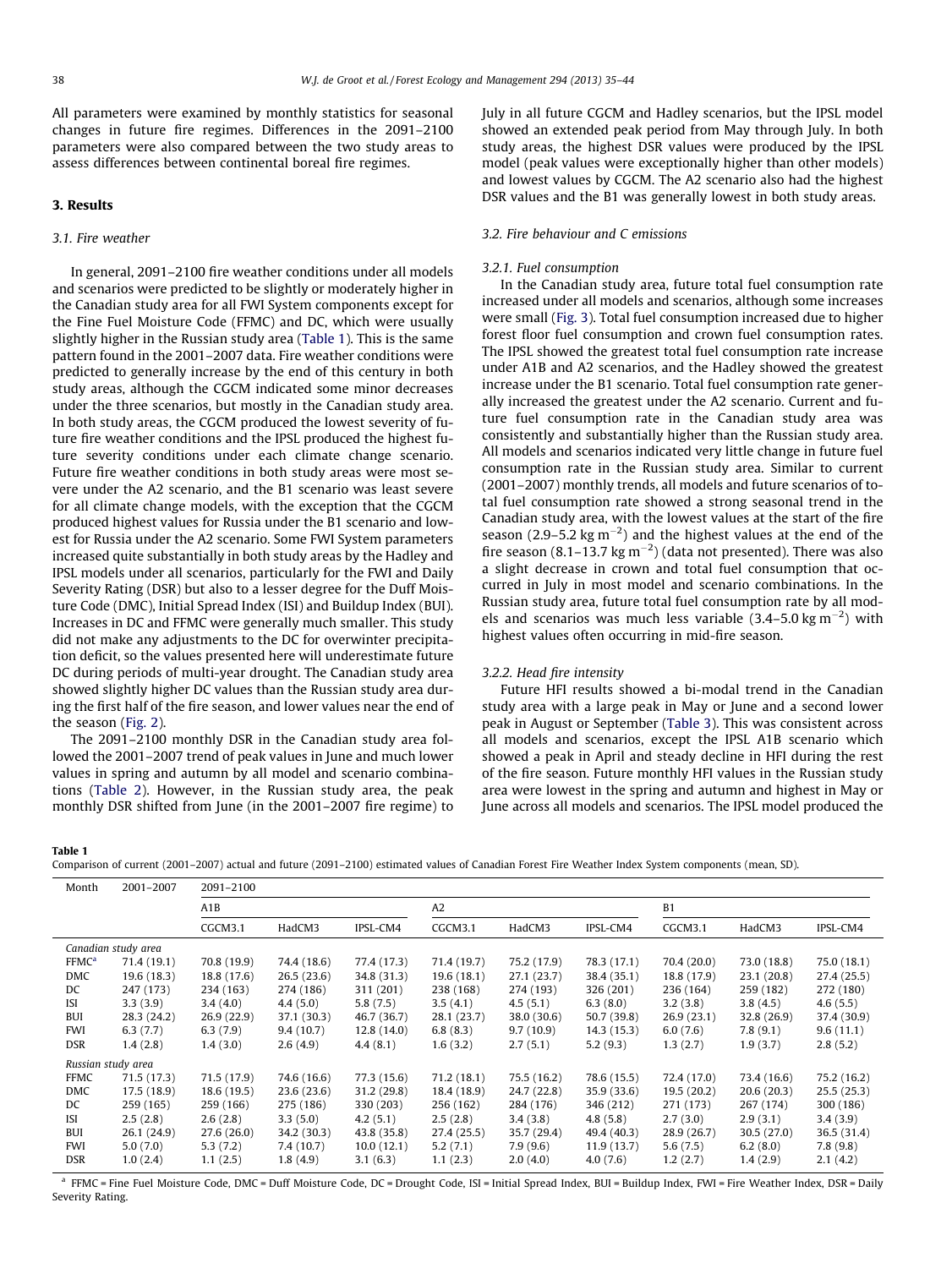<span id="page-4-0"></span>

Fig. 2. Comparison of seasonal DC trend (a) in Canadian study area and (b) in Russian study area. Models = CGCM3.1, HadCM3, IPSL-CM4; scenarios = A2, A1B, B1.

#### Table 2

Comparison of current (2001–2007) actual and future (2091–2100) estimated Daily Severity Rating (mean, SD).

| Month               | 2001-2007 | 2091-2100 |           |             |                |           |             |           |           |           |
|---------------------|-----------|-----------|-----------|-------------|----------------|-----------|-------------|-----------|-----------|-----------|
|                     |           | A1B       |           |             | A <sub>2</sub> |           |             | B1        |           |           |
|                     |           | CGCM3.1   | HadCM3    | IPSL-CM4    | CGCM3.1        | HadCM3    | IPSL-CM4    | CGCM3.1   | HadCM3    | IPSL-CM4  |
| Canadian study area |           |           |           |             |                |           |             |           |           |           |
| March               | 0.04(0.1) | 0.01(0.0) | 0.01(0.0) | 0.01(0.0)   | 0.01(0.0)      | 0.01(0.0) | 0.04(0.0)   | 0.01(0.0) | 0.01(0.0) | 0.01(0.0) |
| April               | 0.94(1.9) | 0.72(1.5) | 1.22(2.4) | 3.65(7.1)   | 0.66(1.4)      | 1.24(2.7) | 3.94(7.6)   | 0.66(1.4) | 1.03(2.3) | 1.60(1.6) |
| May                 | 1.92(3.4) | 1.13(1.8) | 2.53(3.4) | 6.83(8.5)   | 1.24(1.9)      | 2.64(3.6) | 8.52(9.9)   | 1.39(2.1) | 2.00(2.8) | 3.45(3.4) |
| June                | 2.47(3.7) | 3.48(5.0) | 5.23(6.8) | 10.07(13.6) | 3.76(5.6)      | 5.45(7.4) | 12.30(16.0) | 3.43(5.4) | 4.63(6.4) | 6.87(6.9) |
| July                | 1.99(3.2) | 2.16(3.1) | 3.87(4.9) | 5.97(7.2)   | 2.46(3.6)      | 3.77(4.8) | 7.02(8.3)   | 1.61(2.6) | 2.77(3.8) | 4.27(4.3) |
| August              | 1.18(2.5) | 0.54(1.1) | 1.89(2.9) | 1.75(2.6)   | 0.65(1.2)      | 1.75(3.2) | 2.08(2.9)   | 0.47(0.9) | 1.00(1.6) | 1.20(1.2) |
| September           | 0.73(1.9) | 0.22(0.7) | 0.59(1.7) | 0.52(1.4)   | 0.29(0.8)      | 0.97(2.6) | 0.53(1.4)   | 0.21(0.7) | 0.31(0.9) | 0.31(0.3) |
| October             | 0.37(1.3) | 0.29(0.9) | 0.37(1.2) | 0.46(1.3)   | 0.35(1.1)      | 0.76(2.1) | 0.50(1.4)   | 0.23(0.7) | 0.35(1.1) | 0.47(0.5) |
| Russian study area  |           |           |           |             |                |           |             |           |           |           |
| March               | 0.03(0.1) | 0.01(0.0) | 0.02(0.1) | 0.02(0.0)   | 0.01(0.0)      | 0.03(0.1) | 0.02(0.0)   | 0.02(0.1) | 0.02(0.0) | 0.02(0.0) |
| April               | 0.28(0.9) | 0.63(1.4) | 1.10(2.5) | 0.83(2.0)   | 0.62(1.4)      | 1.38(2.8) | 0.88(2.1)   | 0.60(1.5) | 0.72(1.6) | 0.58(1.4) |
| May                 | 1.51(2.8) | 1.16(2.5) | 1.91(3.9) | 5.96(10.8)  | 1.10(2.3)      | 2.24(4.4) | 8.03(12.5)  | 1.28(2.7) | 1.40(2.8) | 3.12(5.8) |
| June                | 2.18(3.6) | 1.44(3.3) | 2.27(4.7) | 4.03(6.7)   | 1.21(2.7)      | 2.44(5.4) | 5.17(7.8)   | 1.50(3.4) | 1.75(3.9) | 2.85(5.6) |
| July                | 1.70(2.9) | 2.09(2.9) | 3.37(4.5) | 4.74(5.8)   | 2.06(2.9)      | 3.94(5.1) | 6.57(7.2)   | 2.61(3.6) | 2.61(3.8) | 3.39(4.5) |
| August              | 0.81(1.8) | 1.17(2.4) | 1.75(3.4) | 2.31(3.9)   | 1.12(2.2)      | 1.87(3.4) | 3.08(5.1)   | 1.24(2.6) | 1.43(2.8) | 1.57(2.9) |
| September           | 0.55(1.5) | 1.06(2.5) | 1.80(3.6) | 1.98(3.4)   | 0.99(2.4)      | 1.65(3.4) | 2.26(3.8)   | 0.91(2.1) | 1.30(2.8) | 1.52(2.9) |
| October             | 0.26(1.0) | 0.48(1.6) | 0.77(2.1) | 0.77(2.2)   | 0.39(1.3)      | 0.70(2.0) | 0.87(2.5)   | 0.40(1.3) | 0.58(1.7) | 0.68(2.0) |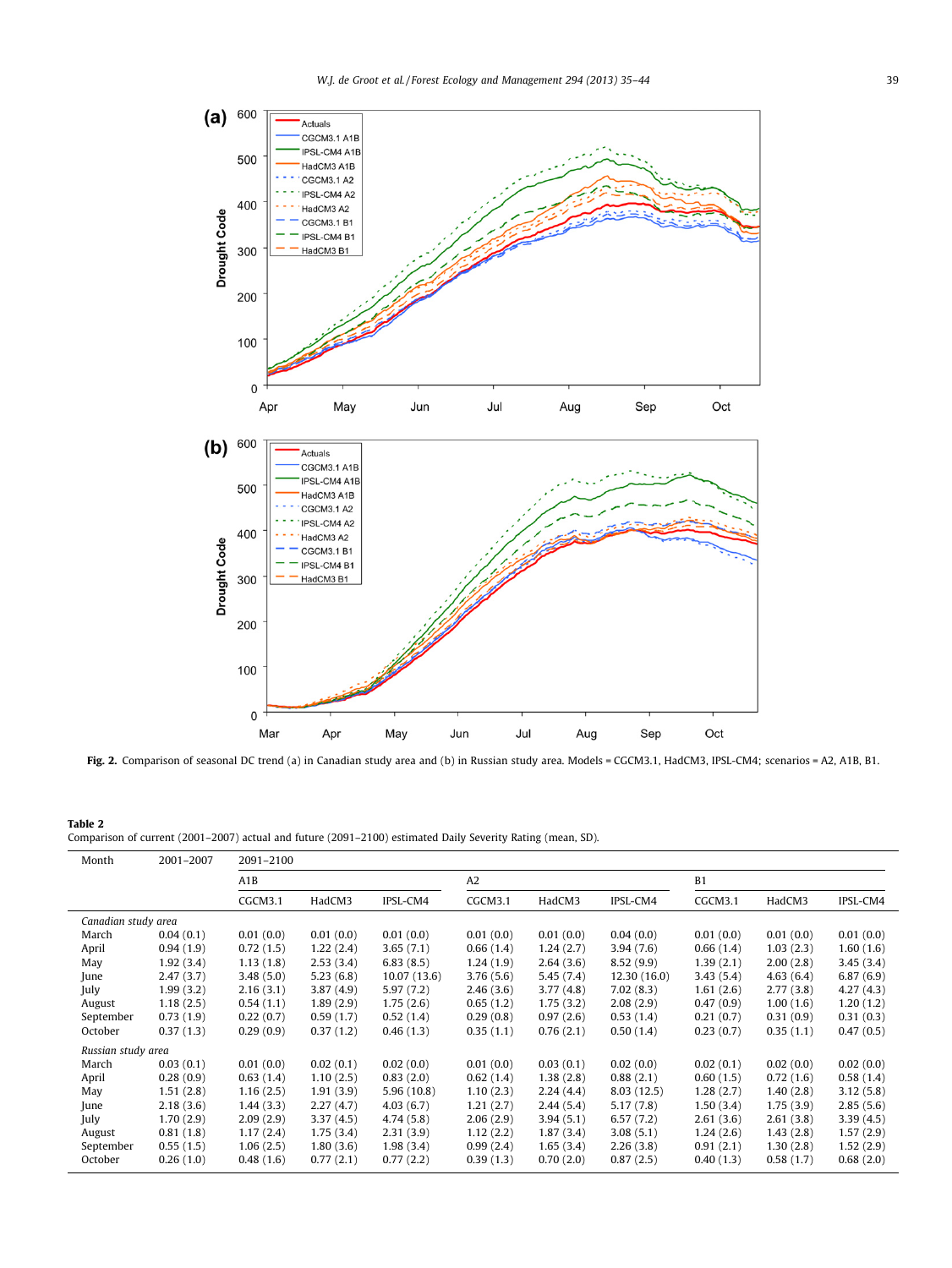<span id="page-5-0"></span>

Fig. 3. Average forest floor, dead woody debris, crown and total fuel consumption under current (2001-2007) and future (2091-2100) climate change model scenarios (kg m<sup>-2</sup>; SD of total indicated). Models = CGCM3.1, HadCM3, IPSL-CM4; scenarios = A2, A1B, B1.

#### Table 3 Comparison of current (2001–2007) actual and future (2091–2100) estimated average (SD) monthly head fire intensity (kW m $^{-1}$ ).

| Month               | 2001-2007      | 2091-2100      |                |                |                |                |                |                |                |                |
|---------------------|----------------|----------------|----------------|----------------|----------------|----------------|----------------|----------------|----------------|----------------|
|                     |                | A1B            |                |                | A2             |                |                | B1             |                |                |
|                     |                | CGCM3.1        | HadCM3         | IPSL-CM4       | CGCM3.1        | HadCM3         | IPSL-CM4       | CGCM3.1        | HadCM3         | IPSL-CM4       |
| Canadian study area |                |                |                |                |                |                |                |                |                |                |
| March               | <b>NA</b>      | NA             | NA             | <b>NA</b>      | NA             | NA             | NA             | NA             | NA             | NA             |
| April               | 5438           | 6028           | 11,247         | 45,339         | 1227           | 13,997         | 42,472         | 3698           | 8956           | 24,344         |
|                     | (12,605)       | (14,270)       | (24, 584)      | (66, 266)      | (3183)         | (30, 869)      | (62, 882)      | (7885)         | (18, 743)      | (40,089)       |
| May                 | 12,541         | 13,518         | 16,424         | 35,413         | 13,973         | 21,171         | 45,709         | 9794           | 19,333         | 28,944         |
|                     | (19, 284)      | (20, 419)      | (24, 589)      | (45,007)       | (20, 829)      | (30,202)       | (56, 861)      | (16, 439)      | (27, 577)      | (37, 540)      |
| June                | 8053           | 11,882         | 12,696         | 18,318         | 11,070         | 16,480         | 21,010         | 7054           | 15,049         | 11,332         |
|                     | (9959)         | (13, 341)      | (14, 946)      | (20, 297)      | (13,007)       | (17, 167)      | (22, 314)      | (9086)         | (15, 561)      | (13,308)       |
| July                | 4447           | 5519           | 8601           | 16,765         | 5969           | 11,755         | 19,072         | 4058           | 6997           | 7269           |
|                     | (6608)         | (8037)         | (14,084)       | (20, 913)      | (9780)         | (17, 586)      | (24, 380)      | (5583)         | (10, 474)      | (10, 786)      |
| August              | 6390           | 8133           | 17,377         | 16,121         | 7677           | 14,332         | 23,741         | 7439           | 13,743         | 13,243         |
|                     | (9106)         | (11, 841)      | (20, 229)      | (18,680)       | (11, 358)      | (18,938)       | (27, 860)      | (9855)         | (15,558)       | (17, 585)      |
| September           | 6361           | 10,694         | 15,671         | 16,135         | 12,140         | 20,316         | 17,935         | 8045           | 12,651         | 10,421         |
|                     | (8539)         | (12,797)       | (22, 227)      | (17, 712)      | (14,705)       | (24, 636)      | (26, 432)      | (11, 870)      | (16,500)       | (15, 477)      |
| October             | 272            | 1840           | 1537           | 1267           | 258            | 2920           | 2078           | 126            | 1152           | 1441           |
|                     | (0)            | (0)            | (0)            | (0)            | (0)            | (0)            | (0)            | (0)            | (0)            | (0)            |
| Russian study area  |                |                |                |                |                |                |                |                |                |                |
| March               | 359            | 248            | 968            | 804            | 308            | 283            | 1463           | 409            | 444            | 1163           |
|                     | (582)          | (549)          | (1348)         | (1055)         | (628)          | (712)          | (1760)         | (865)          | (796)          | (1458)         |
| April               | 4210           | 3842           | 9770           | 5547           | 4056           | 9236           | 7850           | 7634           | 4802           | 4226           |
|                     | (6478)         | (5704)         | (12, 232)      | (8132)         | (5889)         | (12, 421)      | (9842)         | (10, 849)      | (7059)         | (6407)         |
| May                 | 8210           | 6046           | 14,711         | 28,290         | 6270           | 13,588         | 46,669         | 7506           | 9703           | 25,869         |
|                     | (9870)         | (7527)         | (15, 496)      | (27, 199)      | (7998)         | (13,699)       | (34,320)       | (9417)         | (10,278)       | (22, 481)      |
| June                | 8114           | 7758           | 19,721         | 12,294         | 6614           | 14,798         | 17,296         | 9063           | 7923           | 16,719         |
|                     | (8379)         | (8064)         | (15,789)       | (11,212)       | (5808)         | (13,870)       | (15,713)       | (8035)         | (8472)         | (14, 416)      |
| July                | 5514           | 4728           | 9030           | 10,992         | 5527           | 12,054         | 13,501         | 7575           | 7642           | 9717           |
|                     | (5169)         | (4858)         | (8723)         | (10,713)       | (4784)         | (9707)         | (11, 676)      | (6521)         | (6353)         | (9025)         |
| August              | 4865           | 5530           | 7813           | 8189           | 4372           | 8903           | 9022           | 6375           | 8005           | 7933           |
|                     | (4906)<br>3733 | (4973)<br>3595 | (8075)<br>5523 | (7827)<br>5060 | (4750)<br>2555 | (8492)<br>5885 | (9139)<br>5449 | (6127)<br>3184 | (5863)<br>6450 | (6210)<br>5286 |
| September           | (3915)         | (4017)         | (5103)         | (5779)         | (2917)         | (4566)         | (5704)         | (3600)         | (4764)         | (5426)         |
| October             | 3863           | 3130           | 4240           | 6173           | 4033           | 5096           | 5321           | 2716           | 5445           | 4349           |
|                     | (5169)         | (4626)         | (6373)         | (9531)         | (5883)         | (7551)         | (8101)         | (3979)         | (7739)         | (6308)         |
|                     |                |                |                |                |                |                |                |                |                |                |

highest HFI values and the CGCM produced the lowest HFI values in all scenarios in both study areas. In general, the A2 scenario had the highest HFI values and the B1 had the lowest in both study areas. These values reflect a general future increase in HFI by the Hadley and IPSL models, under all scenarios and in both study areas. The IPSL produced the highest future HFI increases. However, the CGCM indicated a general decrease in future HFI under A1B and A2 scenarios in the Russian study area. It also indicated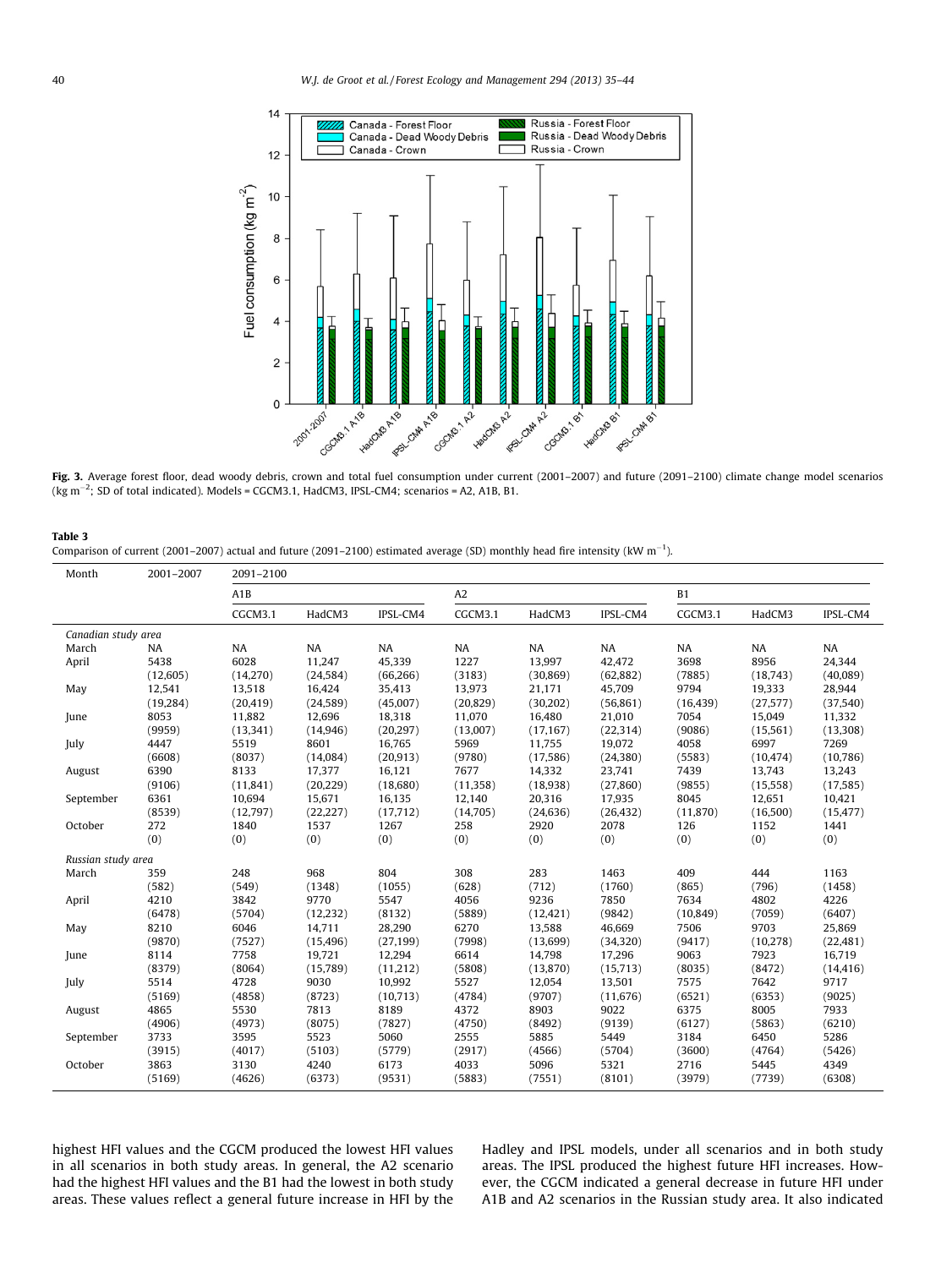| Table 4                                                                                                                                                            |  |
|--------------------------------------------------------------------------------------------------------------------------------------------------------------------|--|
| Comparison of current (2001–2007) actual and future (2091–2100) estimated average (SD) monthly wildland fire C emissions rate (t ha <sup>-1</sup> of burned area). |  |

| Month               | 2001-2007   | 2091-2100   |             |             |                |             |             |             |             |             |
|---------------------|-------------|-------------|-------------|-------------|----------------|-------------|-------------|-------------|-------------|-------------|
|                     |             | A1B         |             |             | A <sub>2</sub> |             |             | <b>B1</b>   |             |             |
|                     |             | CGCM3.1     | HadCM3      | IPSL-CM4    | CGCM3.1        | HadCM3      | IPSL-CM4    | CGCM3.1     | HadCM3      | IPSL-CM4    |
| Canadian study area |             |             |             |             |                |             |             |             |             |             |
| March               | NA.         | NA          | <b>NA</b>   | <b>NA</b>   | <b>NA</b>      | NA          | <b>NA</b>   | <b>NA</b>   | <b>NA</b>   | NA          |
| April               | 11.3(11.1)  | 12.0(11.7)  | 13.9(14.0)  | 24.6(16.6)  | 7.9(5.1)       | 14.7 (15.0) | 23.4 (16.6) | 10.5(10.0)  | 13.4(13.0)  | 18.7 (14.9) |
| May                 | 21.3(12.0)  | 22.9(12.6)  | 23.9(12.6)  | 32.1 (15.8) | 21.3(12.2)     | 26.3 (13.8) | 32.0 (17.4) | 18.6(11.3)  | 25.3(13.3)  | 28.5 (14.7) |
| June                | 27.2 (13.9) | 31.1 (15.0) | 29.4 (14.5) | 34.7 (15.7) | 29.4 (14.7)    | 34.9 (15.4) | 37.0 (15.8) | 25.8(13.3)  | 35.0 (14.7) | 30.6(14.3)  |
| July                | 28.2 (12.8) | 31.0(13.5)  | 29.4 (13.8) | 39.3 (15.5) | 30.0(13.0)     | 36.2 (15.5) | 40.4(16.4)  | 28.8 (12.5) | 33.6 (14.6) | 30.1(13.6)  |
| August              | 32.6 (14.7) | 35.4 (16.0) | 37.0 (16.8) | 43.8 (18.2) | 33.0 (14.9)    | 40.5 (17.9) | 47.0 (20.2) | 35.5 (15.2) | 40.6 (17.5) | 34.9 (15.6) |
| September           | 42.6(12.2)  | 47.6 (14.1) | 47.0 (17.0) | 54.9 (15.8) | 44.4 (14.1)    | 53.2 (16.9) | 54.3 (20.4) | 44.2 (14.1) | 52.9 (14.2) | 41.6(15.1)  |
| October             | 32.7(0.0)   | 44.7(0.0)   | 40.1(0.0)   | 47.2(0.0)   | 33.1(0.0)      | 53.6(0.0)   | 43.9(0.0)   | 32.5(0.0)   | 43.7(0.0)   | 36.5(0.0)   |
| Russian study area  |             |             |             |             |                |             |             |             |             |             |
| March               | 16.8(2.4)   | 16.8(2.5)   | 16.9(2.4)   | 16.9(2.4)   | 16.8(2.4)      | 16.8(2.5)   | 16.9(2.4)   | 16.8(2.5)   | 16.9(2.4)   | 16.9(2.4)   |
| April               | 16.7(2.6)   | 16.8(2.5)   | 17.5(3.0)   | 16.9(2.8)   | 16.8(2.5)      | 17.3(3.0)   | 17.3(2.8)   | 17.1(2.9)   | 16.8(2.6)   | 16.7(2.6)   |
| May                 | 18.4 (2.7)  | 18.2(2.3)   | 19.8(3.3)   | 21.8(4.6)   | 18.1(2.3)      | 19.6(3.2)   | 24.6(4.7)   | 18.4(2.4)   | 18.8(2.8)   | 21.4(4.2)   |
| June                | 19.7(2.4)   | 19.8(2.4)   | 22.5(3.6)   | 20.3(3.1)   | 19.6(2.1)      | 21.3(3.2)   | 21.9(3.6)   | 20.3(2.6)   | 19.7(2.4)   | 21.6(3.4)   |
| July                | 19.8(2.2)   | 19.1(2.3)   | 21.9(3.5)   | 20.5(3.6)   | 21.1(2.5)      | 22.2(3.6)   | 22.5(3.8)   | 22.0(2.8)   | 19.8(2.6)   | 22.0(3.3)   |
| August              | 19.7(1.9)   | 18.8(1.9)   | 19.6(2.3)   | 19.1(2.3)   | 20.1(2.1)      | 21.3(2.9)   | 21.1(2.8)   | 23.4(2.9)   | 21.1(2.4)   | 22.8(2.8)   |
| September           | 19.2(1.6)   | 18.6(1.8)   | 18.4(1.9)   | 18.1(2.2)   | 18.3(1.7)      | 19.7(1.8)   | 19.0(1.8)   | 21.7(3.3)   | 23.5(2.3)   | 22.7(3.2)   |
| October             | 19.1(1.7)   | 18.5(1.9)   | 18.0(2.2)   | 19.1(2.7)   | 18.2(2.0)      | 20.3(2.8)   | 18.8(2.0)   | 19.5(2.6)   | 24.7(2.5)   | 21.9(3.3)   |

primarily increasing HFI values in the Canadian study area for A1B and A2 scenarios, and mixed results under the B1 scenario for both study areas. The Hadley and IPSL showed increasing HFI for almost all months in both study areas under all scenarios, with many months showing dramatic increases. IPSL and A2 showed the greatest increases overall.

#### 3.2.3. Type of fire

Crown fuel consumption, total fuel consumption and HFI are closely related to the amount of crown fire vs. surface fire. In comparison to the current (2001–2007) amount of crown fire in the Canadian study area (57%), the CGCM indicates little change in the amount of future crown fire (54–60%), while the Hadley (62– 65%) and IPSL (61–69%) indicate slightly higher values under the three climate change scenarios. In the Russian study area, which currently has 6% crown fire, future amounts are estimated at 6– 8% by CGCM, 8–12% by HadCM3, and 15–22% by IPSL.

#### 3.2.4. Carbon emissions rate

The C emissions rate followed the same patterns as the total fuel consumption rate. In the Canadian study area, the lowest monthly future C emissions rate occurred in April and values steadily increased during the fire season until reaching the highest rates in September by all models and scenarios (Table 4). Overall, the future average monthly C emissions rate was much higher and more variable in the Canadian study area (7.9–54.3 t ha<sup>-1</sup>) than the Russian study area (16.7–24.7 t ha $^{-1}$ ). The lowest C emissions rate in the Russian study area occurred in the spring under all simulations, but peak values occurred at various months during the fire season, depending on the model and scenario. In the Canadian study area, the IPSL model produced the greatest C emissions rate increases under A1B and A2 scenarios, and the Hadley produced the greatest increase under B1. Overall, changes in the future Russian C emissions rate were mixed and smaller than in the Canadian study area.

## 4. Discussion

All models and climate change scenarios indicate that future fire weather conditions are predicted to become more severe in both continental boreal forest regions, although fire weather is expected to be more severe in western Canada than central Russia. The degree of increase is dependent on the model and scenario, but in general, the IPSL model and A2 scenario indicate the greatest increases in severity, and the CGCM model and B1 scenario the lowest increases. The CGCM indicates only a relatively small increase (<18%) in future average DSR for most scenarios in both study areas, but exceptionally large increases are indicated by the Hadley (34–97%) and IPSL models (98–288%). At the peak DSR periods in early to mid-fire season, the IPSL model indicated monthly average DSR values under the A2 scenario that are 4–5 times greater than the highest average values currently experienced. If the Hadley and IPSL models are correct, this will place a huge increasing demand on fire management in the future, regardless of climate change scenario.

The HFI is another key indicator of fire control difficulty because it indicates the type of suppression resources and/or strategy needed to contain wildfire. For example, firefighters with handtools are only effective on fires <500 kW  $m^{-1}$ , power pumps and hoselines are useful up to 1000–2000 kW  $m^{-1}$ , heavy line-building equipment (e.g., dozers) are needed on fires up to 2000– 3000 kW  $m^{-1}$ , and air tankers are required for fires of greater intensity [\(Alexander and de Groot, 1988; de Groot et al., 2007\)](#page-8-0). At HFI values greater than 4000–5000 kW  $m^{-1}$ , indirect attack is often used by burning out with helitorch from control lines often constructed by heavy ground equipment or fire retardant dropped by air tankers. The HFI is a fire behaviour-based indicator of fire suppression capacity that accounts for fire weather and fuel types, making it a better indicator than DSR, which it is based on fire weather alone. In this study, the change in future HFI was wideranging and mixed by the various model and scenario combinations. However, the peak average monthly HFI values were beyond the air tanker control limit in all future model and scenario combinations in both study areas. This limit was far-exceeded in many cases in both study areas, and confirms the expected future extreme conditions indicated by the future DSR results.

An interesting trend in the future simulations of the Canadian study area was a bi-modal peak of HFI values in 8 of 9 modelscenario combinations. The first highest peak occurred in May, and a smaller second peak occurred in August or September. By contrast, the Russian study area showed a single HFI peak in May or June. There are two fire weather-based factors causing this discrepancy. Fire intensity is the product of rate of fire spread and fuel consumption ([Byram, 1959\)](#page-8-0). The ISI is an indicator of potential fire rate of spread and showed highest mean average val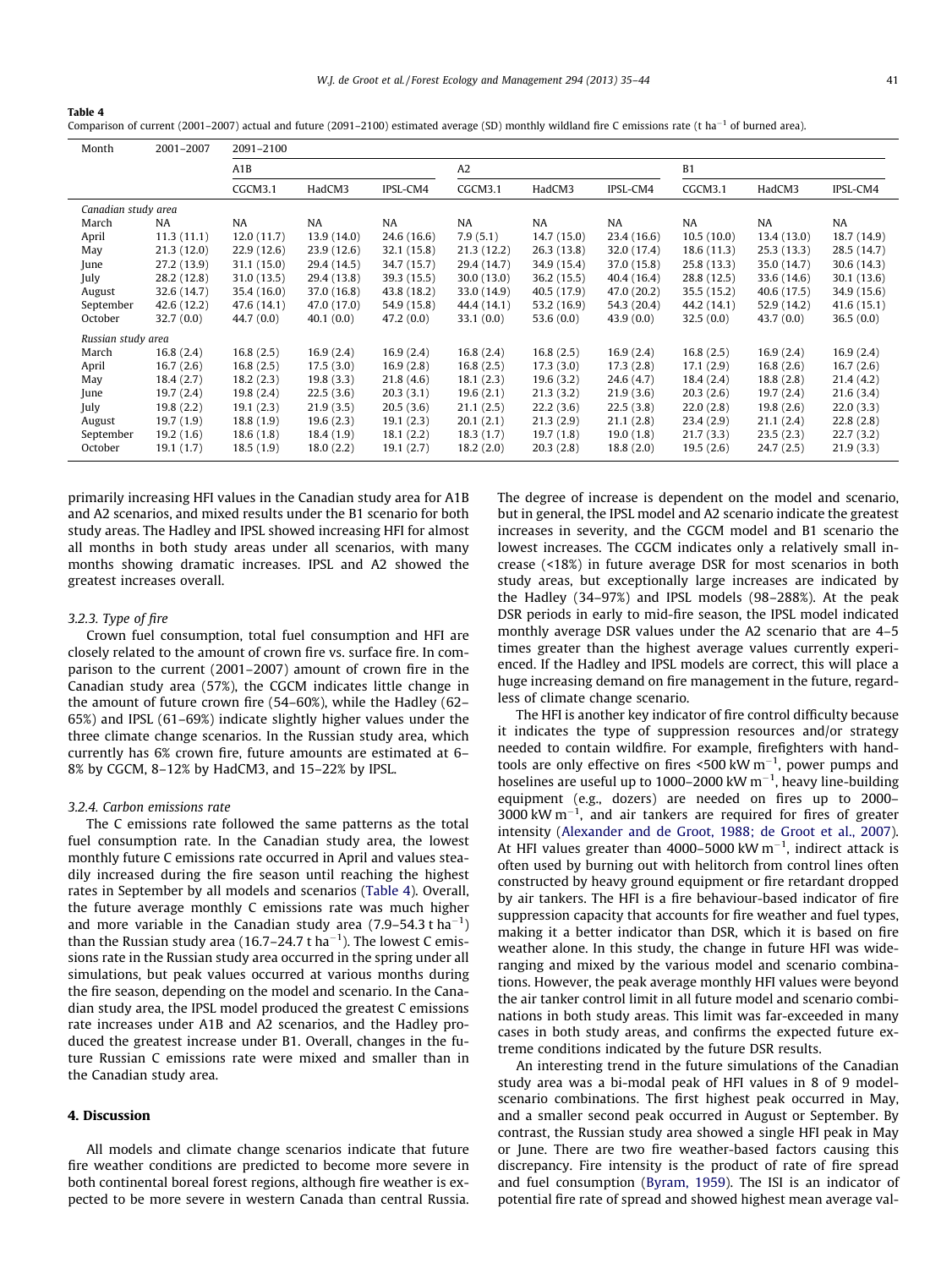ues (and greatest SD, indicating greater occurrence of higher values) early in the fire season in both study areas. This reflects higher wind speed values, which results in much higher fire intensity in the spring. The Canadian study area showed a secondary peak later in the fire season because the fuel consumption rate steadily increased as the fire season progressed, also causing an increase in fire intensity. The Russian study area showed only minor seasonal change in fuel consumption, so there is no second seasonal peak in fire intensity.

The steadily increasing fuel consumption rate found in the Canadian study area was driven by long-term drying of the forest floor that accumulated during the fire season, as evidenced by increasing DC values ([Fig. 2\)](#page-4-0). Forest floor fuel consumption, which is controlled primarily by fuel load and DC [\(de Groot et al., 2009\)](#page-8-0), accounts for most of the total fuel consumption ([Fig. 3](#page-5-0)). Since the Canadian study area had much higher forest floor fuel loads (average 8.3 kg m $^{-2}$ ) than the Russian study area (average 3.0 kg m $^{-2})$ ([de Groot et al., 2013\)](#page-8-0), the seasonal DC trend had a stronger effect on total fuel consumption in the Canadian study area. Average forest floor fuel loads for the Canadian study area were obtained from an extensive national database [\(Letang and de Groot, 2012\)](#page-8-0), and from a coarse-scale C database from [Alexeyev and Birdsey \(1998\)](#page-8-0) for the Russian study area. The large difference in forest floor fuel loads is due in great part to the large proportion of Picea, Populus, and mixedwood forest in the Canadian study area with very high fuel loads, but it is also a reflection of low estimated fuel loads in Russia from the coarse-scale national database. Monthly average total fuel consumption rates in the Canadian study area ranged 1.6-11.0  $\text{kg m}^{-2}$ , depending on model, scenario, and month (data not presented). These fuel consumption rates are very similar to estimates calculated (from C emission rates) using multiple models in other boreal fire studies: 2.7–12.2 kg  $m^{-2}$  in Alaska, 1.8– 13.0 kg m<sup>-2</sup> in central Saskatchewan, and 1.6-16.0 kg m<sup>-2</sup> on multiple North American boreal fire studies (French et al., 2011).

The total fuel consumption rate, which is directly related to the C emissions rate, was much higher overall in the Canadian study area due to higher crown and forest floor fuel consumption rates. The crown fuel consumption rate was higher because of the high amount of crown fire that occurs in the North American boreal forest, as compared to the Eurasian boreal forest. Since there was substantial crown fuel consumption in the Canadian study area, the slight decrease in crown fuel consumption found in July was also evident in the total fuel consumption seasonal trend (data not presented). The July decrease in crown fuel consumption was similarly reflected by the mid-summer drop in HFI of the Canadian study area.

The future C emissions rate, which was calculated for the area burned within a fire perimeter, was considerably higher in the Canadian study area because of the higher fuel consumption rate. When this rate is scaled up to the total forest area, the Russian study area will likely have a future total C emissions rate (on a forest area basis) that is exceptionally higher than the Canadian study area because Russia is expected to have a much higher annual area burned rate. This is based on the assumption that the current relative rate of area burned, with a mean fire return interval of about 52 years in central Russia and 167–180 years in western Canada ([de Groot et al., 2013\)](#page-8-0), will continue in the future. Other studies indicate that the future annual area burned rate is expected to increase 2–5.5 times in boreal North America ([Flannigan et al., 2005;](#page-8-0) [Balshi et al., 2009](#page-8-0)). Increased fire activity is also predicted for Russia [\(Dixon and Krankina, 1993; Stocks et al., 1998\)](#page-8-0). Therefore, total future annual C emissions from Russia are expected to be much greater than from Canada because of a higher annual area burned rate, and because Russia has a larger total area of boreal forest. As similarly found by [Amiro et al. \(2009\)](#page-8-0) for Canada, this study indicates that future increases in total C emissions will be due in part to more severe fire weather conditions (up to 67% in the Canadian study area, and 30% in the Russian study area), but those increases will probably be overshadowed by large increases in annual area burned (e.g., 200–550%).

The results of this study do not account for potential future change in fuel load or fuel type. Fuel consumption and C emissions are dependent on fuel load and fire weather. Any increase or decrease in forest fuel load will result in a corresponding change in consumption and emissions. The sensitivity of fuel consumption and C emissions to changing fuel load can be substantial but it depends on the type of fuel (forest floor, dead woody debris, crown) and the fuel moisture level. As an example, [de Groot et al. \(2007\)](#page-8-0) found that, under the same fire weather conditions, the total fuel consumption rate for a typical boreal stand approximately doubles as it grows and accumulates fuel from 25 to 100 years old. If increasing annual area burned occurs in the future, it will shift the age-class distribution to a lower average age and fuel load. Increasing boreal fire activity is also expected to favour deciduous tree species [\(de Groot et al., 2003\)](#page-8-0), which will reduce the amount of crown fire and total fuel consumption. The degree to which future boreal fuel load and fuel type will change is not known.

As already indicated, changes in future fire regimes will also have ecological implications on the boreal forest. [de Groot et al.](#page-8-0) [\(2003\)](#page-8-0) indicated that the greatest impact of future fire regimes on western Canadian boreal forests was a change in fire frequency. If the mean fire return interval decreases as suggested by other studies, future fire regimes will favour species that quickly resprout from rootstock (Populus, Betula) and store seeds (P. mariana and P. banksiana). However, seed storage is only a successful strategy if the fire-free interval is longer than the time required to produce a viable seed crop. For many boreal conifers, this is about 25–30 years. For some species, season of burn is another critical aspect of fire regime. For example, many species produce an annual or regular seed crop [\(Greene et al., 1999; Greene and](#page-8-0) [Johnson, 2004](#page-8-0)), but there will be no regeneration if a fire happens early in the growing season before seed maturation occurs. In the case of P. tremuloides and other broadleaf species that resprout, burning prior to leaf flush will effectively kill the stand because fire will girdle the stem and prevent transport of photosynthate to restock root reserves ([Weber, 1990\)](#page-9-0). Trees will eventually die as the roots are drained of carbohydrates. However, if a fire occurs after leaf flush and the fire is intense enough to scorch the leaves, P. tremuloides will resprout as a distress response. Broadleaf forest stands usually only burn during the leafless (spring and autumn) stage because understory vegetation is live and full of moisture during the summer and there is very little solar radiation reaching the forest floor to dry out surface fuels. Thick bark is not a beneficial fire ecology trait in crown fire dominated ecosystems such as boreal North America ([de Groot et al., 2003\)](#page-8-0) but it supports a successful survival strategy in surface fire regimes of boreal Eurasia for trees such as P. sylvestris and Larix sibirica Ledeb. Higher fire intensities will decrease the amount of viable seed that is stored in the tree canopy [\(de Groot et al., 2004](#page-8-0)), which will affect post-fire regeneration density of P. banksiana and P. mariana in North America. Canopy seed storage is not a regeneration strategy in boreal Eurasia, but higher fire intensities will result in a greater amount of crown fire and more regeneration will have to seed-in from outside the fire perimeter or from unburned islands within the fire.

The climate change simulations in this study represent expected changes in future fire weather, and do not account for the effects of a longer fire season, changes in ignition factors, annual area burned rate, or future fire management capacity. The increasing fire weather severity of future fire regimes over the next century will force fire management agencies to re-evaluate and adapt operational programs. The fire management community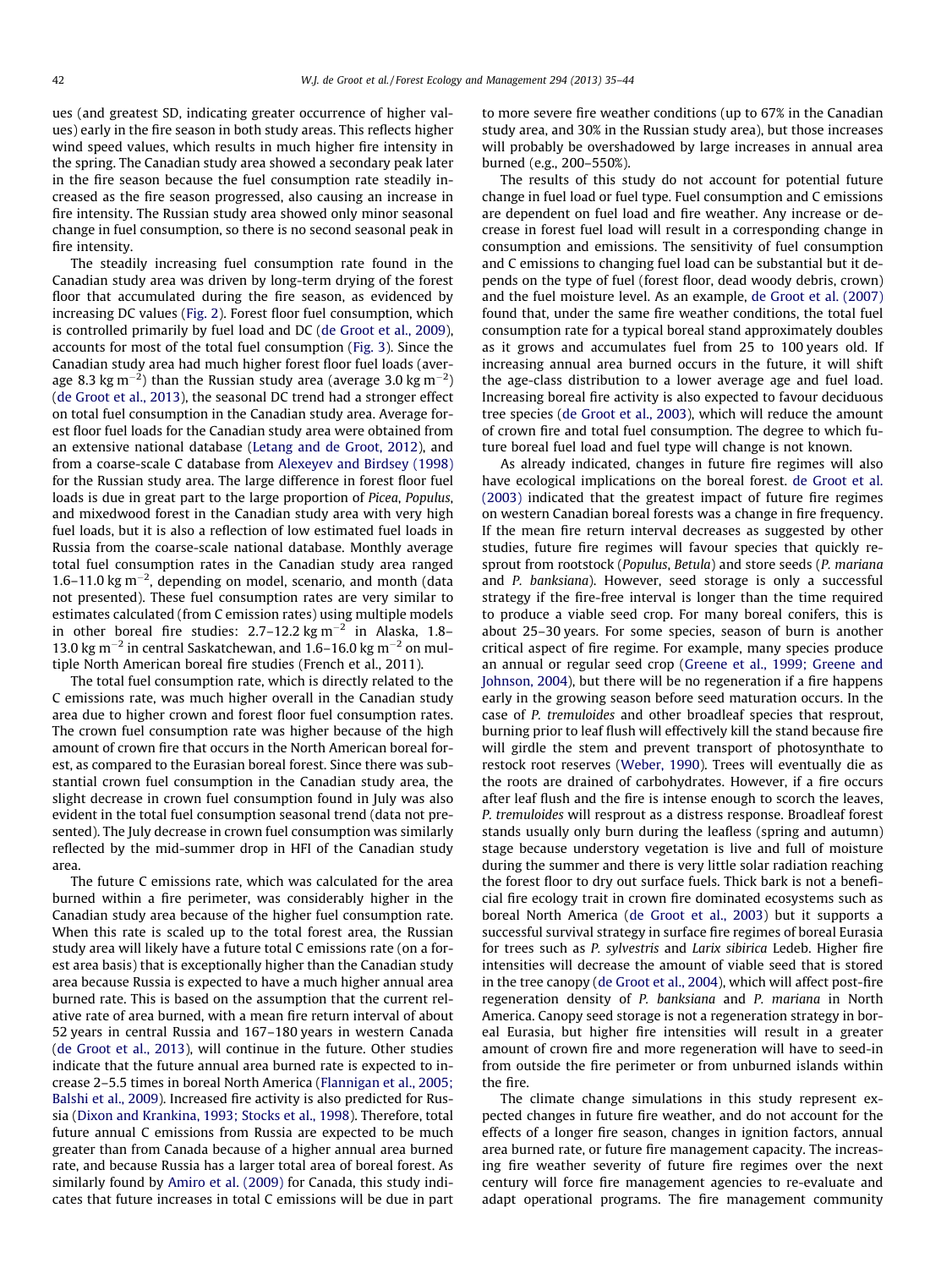<span id="page-8-0"></span>uses three general suppression tactics: control by direct attack, containment by indirect attack, and confinement using natural boundaries as much as possible to restrict fire spread (Grissom et al., 2000). Fire suppression programs have been based on these tactics for many years, but they operate with a very narrow margin between success and failure [\(Stocks, 1993\)](#page-9-0). Many agencies are operating near optimal performance with existing suppression resources. Any further increase in suppression capacity will require great expenditure (e.g., [McAlpine and Hirsch, 1998](#page-9-0)) because the cost effectiveness of conventional fire suppression resources is at a point of diminishing returns. Future fire regimes could push fire control capacity beyond a tipping point where a disproportionate number of fires could become large fires ([Stocks, 1993](#page-9-0)). For a significant gain in fire suppression capacity, agencies will need to make changes at a policy and strategic level. For example, greater emphasis will need to be placed on preparedness and inter-agency resource-sharing. This includes an increasing emphasis on prevention, early detection, and fuel management programs (including mechanical and prescribed fire) and closer coordination between government agencies (Grissom et al., 2000).

#### 5. Conclusions

Current global climate models and climate change scenarios suggest that future fire regimes will be characterized by greater severity of fire weather conditions in central Russian and western Canadian boreal forests, although fire weather will be generally more severe in the latter. Daily Severity Rating, as an indicator of fire control difficulty, will peak near the middle of the fire season in both regions at levels much higher than currently experienced. In western Canada, there will be a higher fuel consumption rate overall, with a seasonal increasing trend from spring to autumn. Head fire intensity, an indicator of fire suppression resource requirements and control difficulty, will increase in both boreal regions but will continue to be higher in western Canada. This is mostly due to the crown fire regime of the North American boreal forest and the predominantly surface fire regime of the Eurasian boreal forest. In western Canada, head fire intensity values will peak at extreme levels in the spring due to high fire spread rates, and will peak again at a slightly lower extreme level in late summer due to greater fuel consumption rates. Head fire intensity will seasonally peak at extreme levels in late spring or early summer in central Russia. There will be a higher C emissions rate for fires in western Canada because of greater fuel consumption rates, but total C emissions will be higher in central Russia due to the greater rate of annual area burned (i.e., low mean fire return interval). Future changes in the fire regime will affect forest composition as some species will be favoured over others by fire ecology traits. Fire management will be challenged in the future by increased fire weather severity that could push current suppression capacity beyond a tipping point, resulting in a substantial increase in large fires.

#### Acknowledgements

Amber Soja and Ji-Zhong Jin provided fuels and weather data. Lynn Gowman and Alison Newbery assisted in data preparation and analysis.

#### References

- Alexander, M.E., de Groot, W.J., 1988. Fire behavior in jack pine stands as related to the Canadian Forest Fire Weather Index (FWI) System. Can. For. Serv., Edmonton. Poster w/text.
- Alexeyev, V.A., Birdsey, R.A., 1998. Carbon storage in forests and peatlands of Russia. USDA For. Serv., Gen. Tech. Rep. NE-244, Radnor, PA.
- Amiro, B.D., Cantin, A., Flannigan, M.D., de Groot, W.J., 2009. Future emissions from Canadian boreal forest fires. Can. J. For. Res. 39, 383–395.
- Balshi, M.S., McGuire, A.D., Duffy, P., Flannigan, M., Kicklighter, D.W., Melillo, J., 2009. Vulnerability of carbon storage in North American boreal forests to wildfires during the 21st century. Glob. Change Biol. 15, 1491–1510.
- Bourgeau-Chavez, L.L., Alexander, M.E., Stocks, B.J., Kasischke, E.S., 2000. Distribution of forest ecosystems and the role of fire in the North American boreal region. In: Kasischke, E.S., Stocks, B.J. (Eds.), Fire, Climate Change, and Carbon Cycling in the Boreal Forest. Springer-Verlag, New York, pp. 111–131.
- Byram, G.M., 1959. Combustion of forest fuels. In: Davis, K.P. (Ed.), Forest Fire: Control and Use. McGraw-Hill, New York, pp. 61–89.
- Cole, J., 2009. Xconv/Convsh (Version 1.91). Software. <[http://badc.nerc.ac.uk/help/](http://badc.nerc.ac.uk/help/software/xconv/) [software/xconv/](http://badc.nerc.ac.uk/help/software/xconv/)>.
- Conard, S.G., Ivanova, G.A., 1999. Wildfire in Russian boreal forests potential impacts of fire regime characteristics on emissions and global carbon balance estimates. Environ. Pollut. 98, 305–313.
- de Groot, W.J., 2006. Modeling Canadian wildland fire carbon emissions with the Boreal Fire Effects (BORFIRE) model. In: Viegas, D.X. (Ed.), V International Conference on Forest Fire Research, Univ. Coimbra, Portugal.
- de Groot, W.J., 2010. Modeling fire effects: integrating fire behaviour and fire ecology. In: Viegas, D.X. (Ed.), VI International Conference on Forest Fire Research, ADAI/CEIF Univ. Coimbra, Portugal, CD ROM.
- de Groot, W.J., Bothwell, P.M., Carlsson, D.H., Logan, K.A., 2003. Simulating the effects of future fire regimes on western Canadian boreal forests. J. Veg. Sci. 14, 355–364.
- de Groot, W.J., Bothwell, P.M., Taylor, S.W., Wotton, B.M., Stocks, B.J., Alexander, M.E., 2004. Jack pine regeneration and crown fires. Can. J. For. Res. 34, 1634– 1641.
- de Groot, W.J., Field, J.R.D., Brady, M.A., Roswintiarti, O., Mohamad, M., 2007. Development of the Indonesian and Malaysian fire danger rating systems. Miti. Adapt. Strat. Glob. Change 12, 165–180.
- de Groot, W.J., Pritchard, J., Lynham, T.J., 2009. Forest floor fuel consumption and carbon emissions in Canadian boreal forest fires. Can. J. For. Res. 39, 367–382.
- de Groot, W.J., Cantin, A.S., Flannigan, M.D., Soja, A.J., Gowman, L.M., Newbery, A., 2013. A comparison of Canadian and Russian boreal forest fire regimes. For. Ecol. Manage. 294, 23–34.
- Dixon, R.K., Krankina, O.N., 1993. Forest fires in Russia: carbon dioxide emissions to the atmosphere. Can. J. For. Res. 23, 700–705.
- Flannigan, M., Logan, K., Amiro, B., Skinner, W., Stocks, B., 2005. Future area burned in Canada. Clim. Change 72, 1–16.
- Flannigan, M.D., Krawchuk, M.A., de Groot, W.J., Wotton, B.M., Gowman, L.M., 2009. Implications of changing climate for global wildland fire. Int. J. Wildland Fire 18, 483–507.
- Flannigan, M.D., Cantin, A.S., de Groot, W.J., Wotton, M., Newbery, A., Gowman, L.M., 2013. Global wildland fire severity in the 21st century. For. Ecol. Manage. 294, 54–61.
- Gill, A.M., Allan, G., 2008. Large fires, fire effects and the fire-regime concept. Int. J. Wildland Fire 17, 688–695.
- Gillett, N.P., Weaver, A.J., Zwiers, F.W., Flannigan, M.D., 2004. Detecting the effect of climate change on Canadian forest fires. Geophys. Res. Lett. 31, L18211.18211– L18211.18214.
- Goldammer, J.G., Furyaev, V.V. (Eds.), 1996. Fire in Ecosystems of Boreal Eurasia. Kluwer Academic Publishers, London.
- Gordon, C., Cooper, C., Senior, C.A., Banks, H., Gregory, J.M., Johns, T.C., Mitchell, J.F.B., Wood, R.A., 2000. The simulation of SST, sea ice extents and ocean heat transports in a version of the Hadley Centre coupled model without flux adjustments. Clim. Dynamics 16, 147–168.
- Greene, D.F., Johnson, E.A., 2004. Modelling the temporal variation in the seed production of North American trees. Can. J. For. Res. 34, 65–75.
- Greene, D.F., Zasada, J.C., Sirois, L., Kneeshaw, D., Morin, H., Charron, I., Simard, M.J., 1999. A review of the regeneration dynamics of North American boreal forest tree species. Can. J. For. Res. 29, 824–839.
- Grissom, P., Alexander, M.E., Cella, B., Cole, F., Kurth, J.T., Malotte, N.P., Martell, D.L., Mawdsley, W., Roessler, J., Quillin, R., Ward, P.C., 2000. Effects of climate change on management and policy: mitigation options in the North American boreal forest. In: Kasischke, E.S., Stocks, B.J. (Eds.), Fire, Climate Change, and Carbon Cycling in the Boreal Forest. Springer-Verlag, New York, pp. 85–101.
- IPCC, 2000. Emissions Scenarios. Cambridge University Press, Cambridge.
- IPCC, 2007. Climate Change 2007: Synthesis Report. Contribution of Working Groups I, II and III to the Fourth Assessment Report of the Intergovernmental Panel on Climate Change. In: Pachauri, R.K., Reisinger, A. (Eds.), IPCC, Geneva, Switzerland, 104 pp.
- Keeley, J.E., Zedler, P.H., 1998. Evolution of life histories in Pinus. In: Richardson, D.M. (Ed.), Ecology and Biogeography of Pinus. Cambridge University Press, Cambridge, pp. 219–249.
- Korovin, G.I., 1996. Analysis of the distribution of forest fires in Russia. In: Goldammer, J.G., Furyaev, V.V. (Eds.), Fire in Ecosystems of Boreal Eurasia. Kluwer Academic Publishers, London, pp. 112–128.
- Letang, D.L., de Groot, W.J., 2012. Organic forest floor depths and fuel loads in upland Canadian forests. Can. J. For. Res. 42, 1551–1565.
- Marti, O., Braconnot, P., Bellier, J., Benshila, R., Bony, S., Brockmann, P., Cadule, P., Caubel, A., Denvil, S., Dufresne, J.-L., Fairhead, L., Filiberti, M.-A., Foujols, M.-A., Fichefet, T., Friedlingstein, P., Gosse, H., Grandpeix, J.-Y., Hourdin, F., Krinner, G., L´evy, C., Madec, G., Musat, I., de Noblet, N., Polcher, J., Talandier, C., 2006. The new IPSL climate system model: IPSL-CM4. In: IPSL Global Climate Modeling Group, 82 pp.